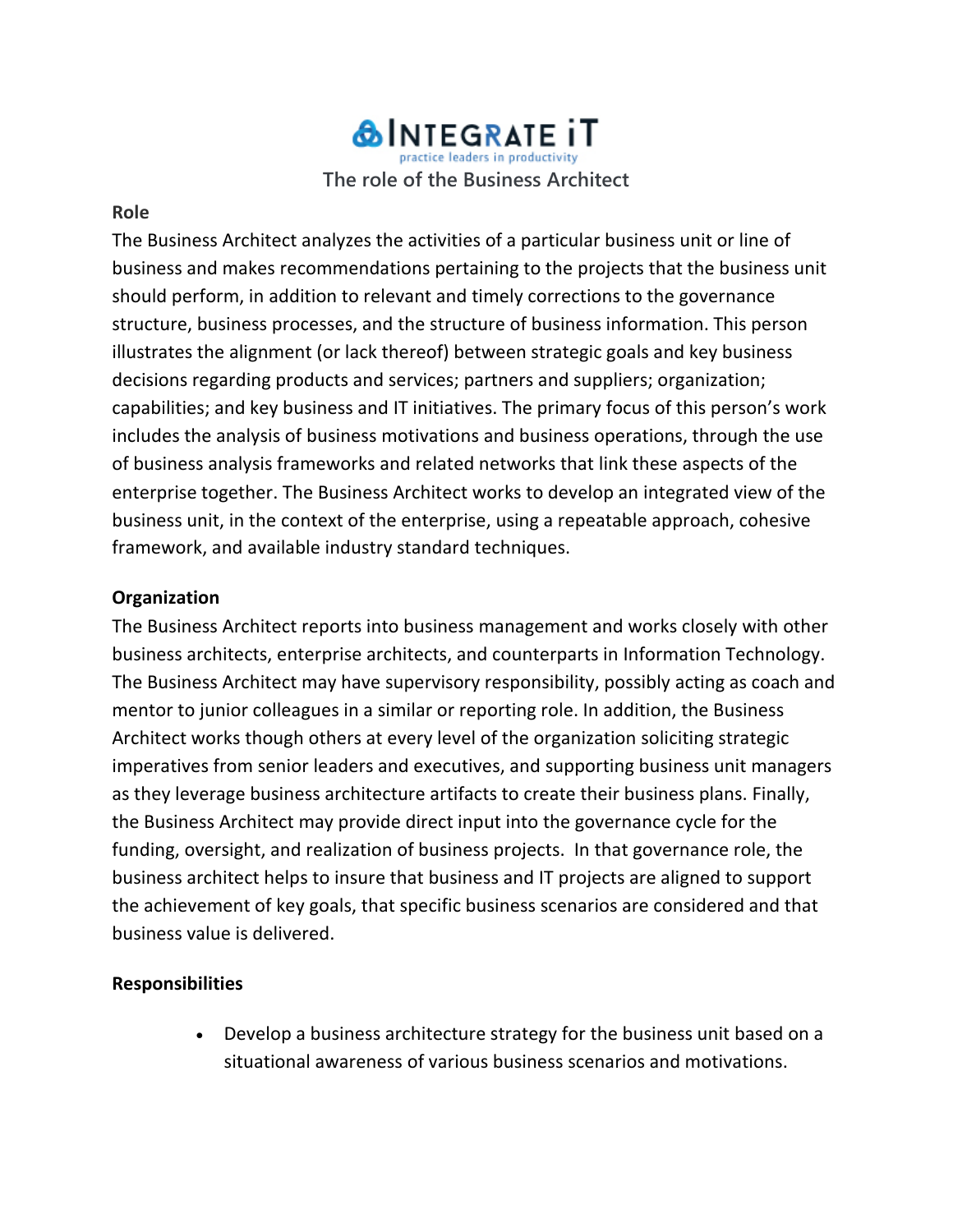- Apply a structured business architecture approach and methodology for capturing the key views of the business unit in the context of the enterprise.
- Capture the tactical and strategic business goals that provide traceability through the organization and are mapped to metrics that provide ongoing governance.
- Describe the primary business functions of the assigned business unit in the context of the enterprise and distinguish between customer-facing, supplier-related, business execution and business management functions.
- Enumerate, analyze, catalog, and suggest improvements to the strategic, core and support processes of the business unit, as needed, to support strategic and operational goals.
- Define the data elements shared between this business unit and other units in the enterprise and the relationships between those data elements and processes, people, systems, and other data elements.
- Enumerate, analyze, and suggest improvements to the structural relationships of the business. This requires the creation and maintenance of an ongoing model of roles, capabilities and business units, the decomposition of those business units into subunits, and the interplay between these units in various business processes, materials, people, and systems.

## **Skills and Qualifications**

- A broad, enterprise-wide view of the business and varying degrees of appreciation for strategy, processes and capabilities, enabling technologies, and governance
- The ability to recognize structural issues within the organization, functional interdependencies and cross-silo redundancies. Those issues may exist in role alignment, process gaps and overlaps, and business capability maturity gaps
- The ability to apply architectural principles, methods, and tools to business challenges
- The ability to assimilate and correlate disconnected documentation and drawings, and articulate their collective relevance to the organization and to high-priority business issues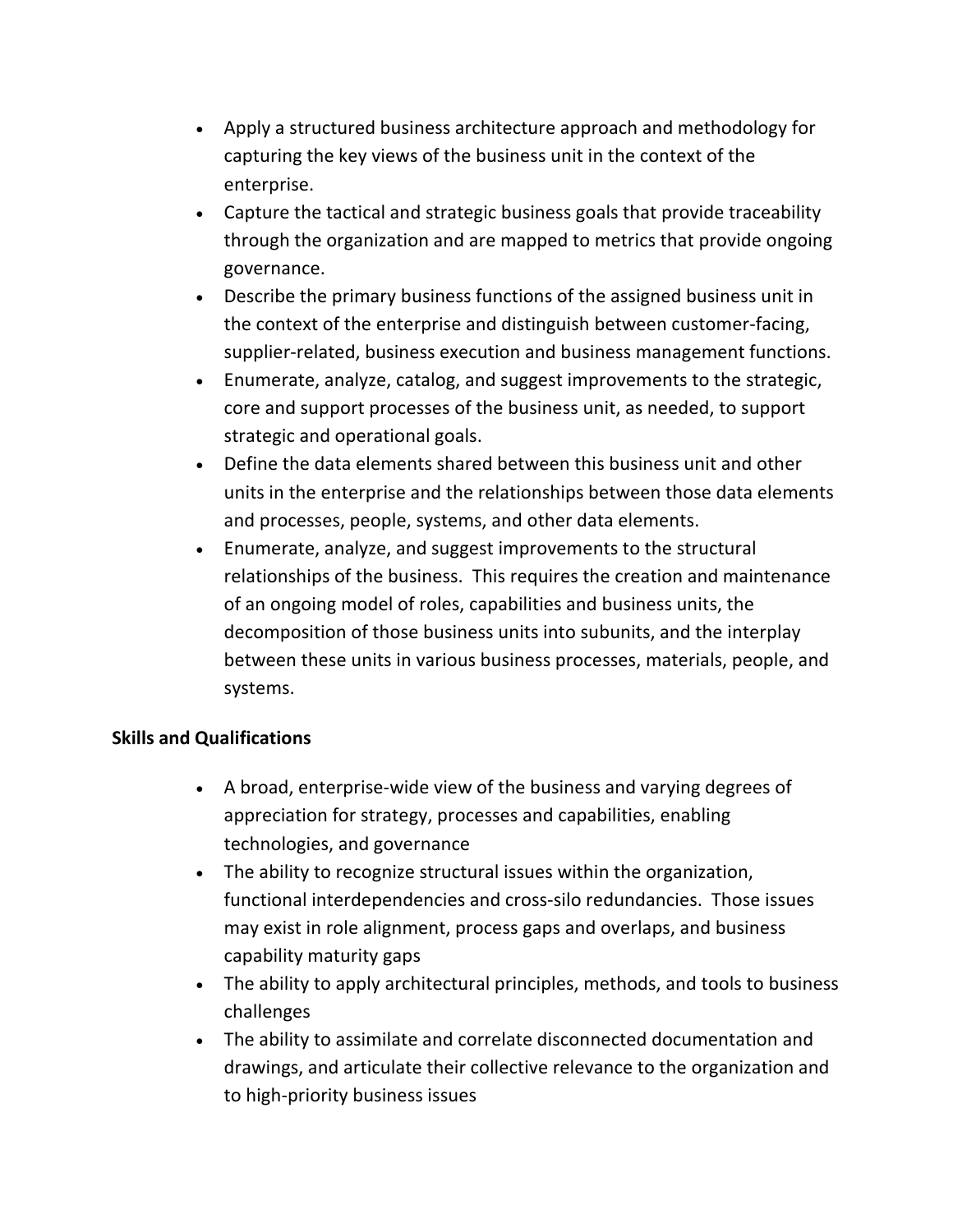- The ability to visualize and create high-level models (rigorous informationrich diagrams) that can be used in future analysis to extend and mature the business architecture
- Experience developing and using these high-level models as required to collect, aggregate or disaggregate complex and conflicting information about the business
- Extensive experience planning and deploying either business or IT initiatives (preference for both)
- Experience modeling business processes using a variety of tools and techniques (preference for BPMN)
- Exceptional communication skills and the demonstrable ability to communicate appropriately at all levels of the organization; this includes written and verbal communications as well as visualizations
- The ability to act as liaison conveying information in suitably accurate models between the business unit and their counterparts within Information Technology. The scope of this information includes business requirements, data constraints, business rules, models of strategy and motivation, processes, accountabilities, and many other business and IT operational needs
- Must be a Team player able to work effectively at all levels of an organization with the ability to influence others to move toward consensus. Must be highly reliable, trustworthy, honest, and commitment oriented
- Strong situational analysis and decision making abilities

# **The Career Ladder of a Business Architect**

Describing the career ladder of a business architect is difficult for many reasons. This is a new field, and the business architects that I know arrived at their career from different directions and are likely on different trajectories. What I can say is this: becoming successful at business architecture is an extremely useful skill in many aspects of corporate life, and can provide very useful insight and connections into upper echelons of management.

To become a business architect requires strong business skills. A degree in business is more than helpful… few business architects will succeed without one, although a decade or more of experience in an industry can make up the difference. Note that I'm not